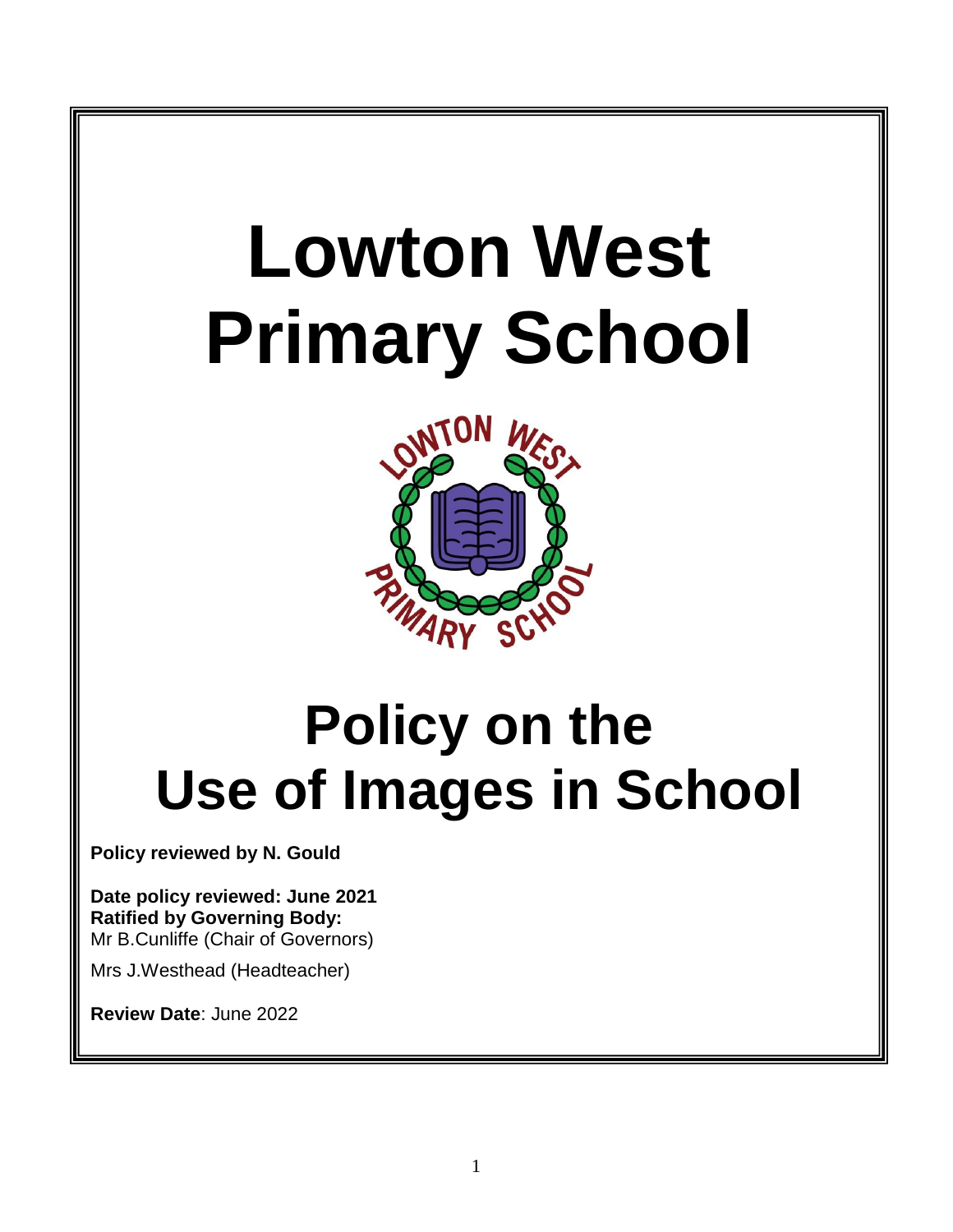### **Lowton West Primary School Use of Images Policy**



# *Aiming High Together*

#### **School Vision**

To inspire, achieve and succeed, we will aim high and build dreams and futures together.

#### **Mission Statement**

*Providing the highest quality education, care and support for the whole school community.*

*Our mission statement is based on RESPECT:*

- *R = Recognising the needs of the individual child*
- *E = Ensuring a unique and engaging curriculum*
- *S = Supporting each other to learn and achieve*
- *P = Passionate about providing the highest quality education*
- *E = Encouraging creativity, self – expression and imagination*
- *C = Creating confident, resilient, life – long learners*
- *T = The voice of everybody is heard*

All the above statements help us to understand how we can all make a positive contribution to the school and the wider community.

#### **We will do this through our core values:**

- Respect
- Resilience
- Kindness
- Confidence

We also, at Lowton West Primary School, strive to develop and uphold British Values. The five British values that the Government has identified for schools to focus on are: -

- Democracy
- The Rule of Law

● Individual liberty and mutual respect and tolerance of those with different faiths and beliefs

- Developing personal and social responsibility
- Respect for British Institutions

There are more details on how our school demonstrates and develops these British Values in our British Values Policy and on our website.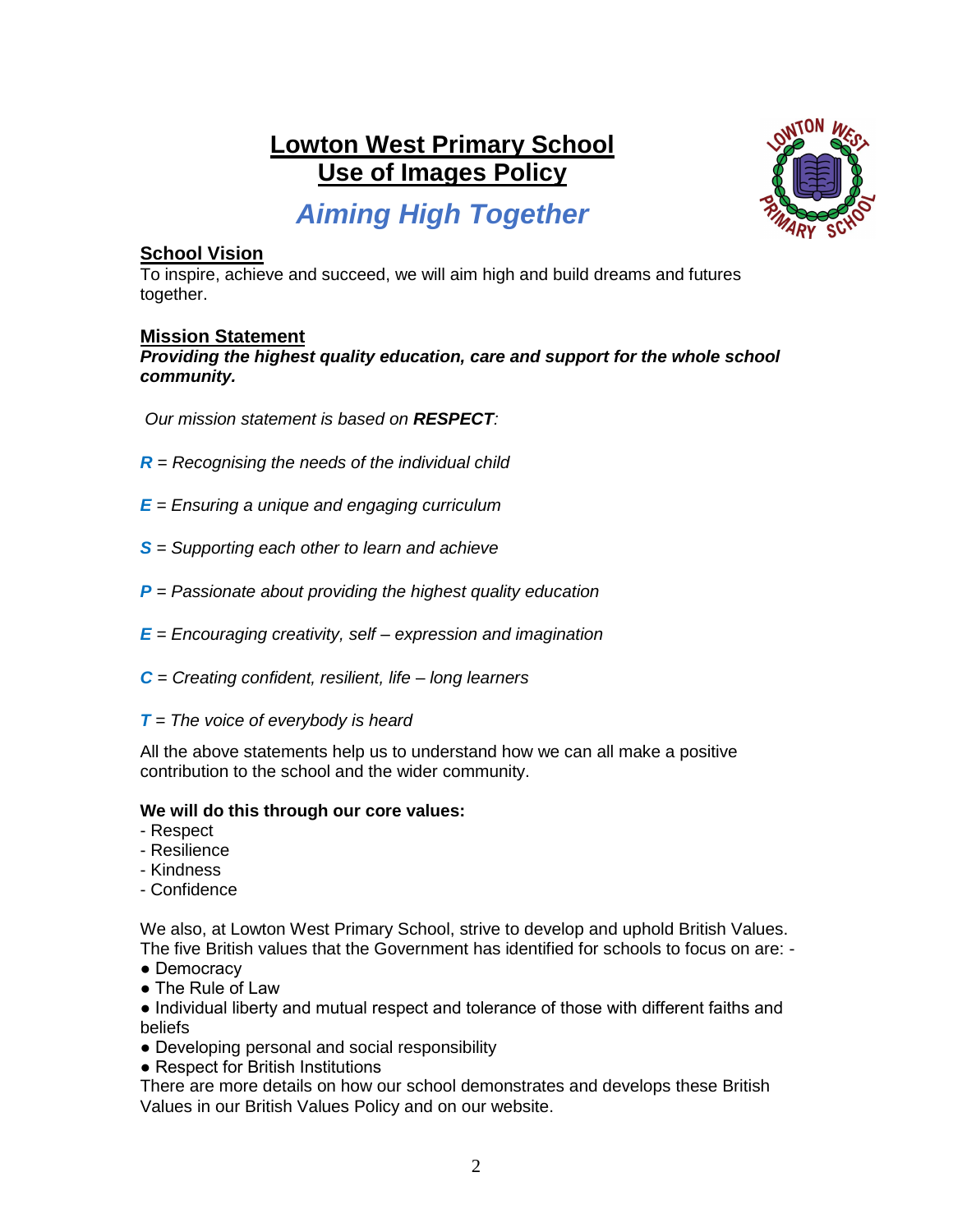#### **Lowton West Primary School**

#### **Policy on the Use of Images in School**

#### **Rationale**



We live in an age in which digital technology has vastly increased the use, and potential misuse, of photography.

Most children who are abused are abused by someone they know. We have taken the view, in consultation with our local police force, that the risk of a child being directly targeted for abuse through being identified by a stranger is so small that, providing reasonable steps are taken in planning, to ensure an appropriate photograph, and to protect full name and contact details, the practice of photography, for school events by families and the media, should be allowed. In addition, the widespread use of mobile telephones as digital cameras would make banning difficult to impose and police.

Generally, photographs are for school and family use, and those that appear in the press, are a source of pleasure and pride which we believe usually enhance self esteem for children and young people, and their families, and the practice should continue, within safe practice guidelines.

#### **Issues of Consent**

The Data Protection Act 2018 affects our use of photography. This is because an image of a child is personal data for the purpose of the Act, and it is a requirement that consent is obtained from the parent of a child or young person under the age of 18 years for any photographs or video recordings for purposes beyond the school's core educational function. (e.g: school web sites, school productions). It is also important to ascertain the views of the child.

As it is likely that there will be a number of occasions during a pupil's school life when the school may wish to photograph or video that pupil, consent is sought when the pupil starts at the school, to last for the duration of their stay.

A signed consent form, as attached to this guidance, is obtained from the child's parent/guardian, and kept on file, covering all cases where images of children are to be published beyond the parameters of school use.

Where 'Children who are Looked After' (CLA) are concerned, we check consent on the corporate parent's behalf with the social worker, and there may be other situations, (in adoption placements or following a resettlement from domestic violence for example), where a child's security is known by the class teacher to be at stake, indicating the need for extra care.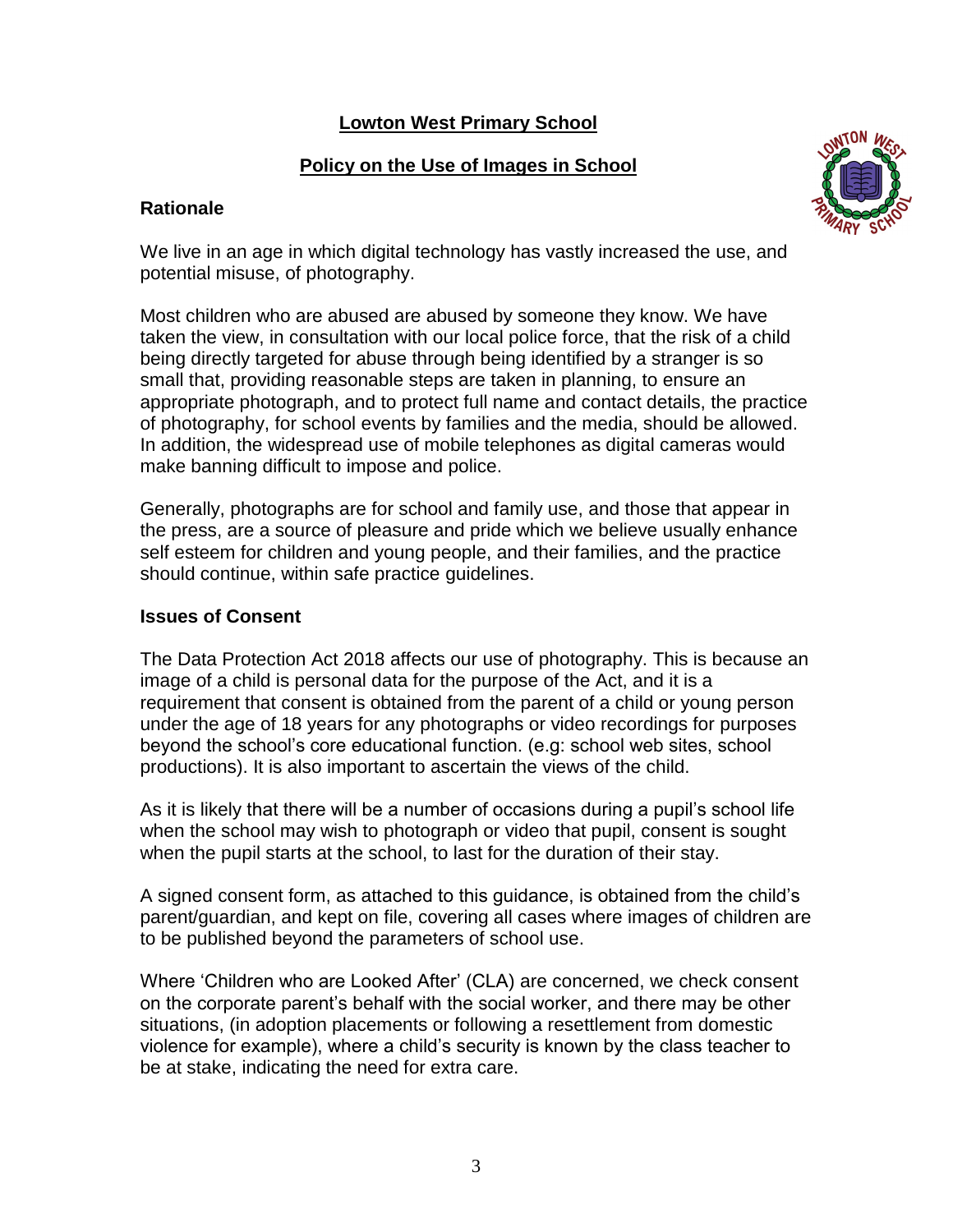Consent gained is for photographs, videos and the website. Parents retain the right to withdraw consent at any stage, but they need to do so in writing.

#### **Planning Photographs of Children**

Images and details of pupils published together allow for the remote possibility that people outside the school could identify and then attempt to contact pupils directly.

The measures described below should help to minimise the risk of such unsolicited attention:

- Where possible, general shots of classrooms or group activities rather than close up pictures of individual children will be used. Consideration of the camera angle; photographs taken over the shoulder, or from behind are less identifiable.
- The use of images of children in suitable dress, and taking care when photographing PE or swimming events to maintain modesty.
- Remembering to include images of children from different ethnic backgrounds in our communications wherever possible and positive images of children with disabilities to promote the school as an inclusive community, and to comply with the Disability Discrimination Act.

#### **Identifying Pupils**

The DFE advise the following, as a broad rule of thumb, where consent is unclear:

• If the pupil is named, avoid using their photograph. If the photograph is used, avoid naming the pupil.

#### **Using Photographs of Children Supplied by a Third Party**

Copyright does not apply to images for private family use. However, copyright does exist in commercial photographs and it rests with the photographer. Copyright is a right that the photographer automatically enjoys as the creator of the work to prevent other people exploiting his or her work and to control how other people use it.

Before using a photograph supplied by a third party we check that the third party owns the copyright in the photograph and obtain their written permission to use it. The use of a photograph by the school, without the copyright owner's permission could result in an action being taken against us for copyright infringement. Images downloaded from the Internet are also subject to copyright.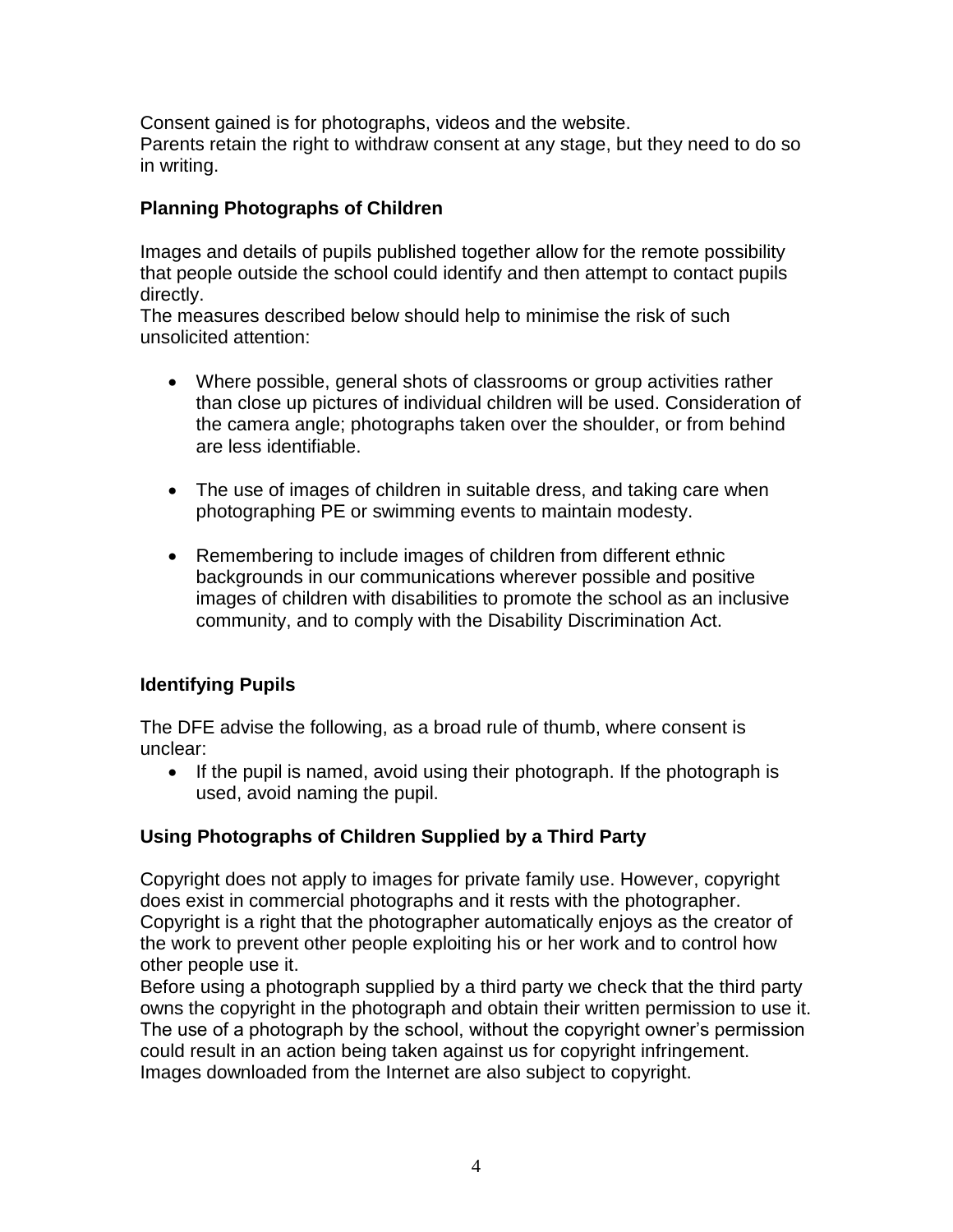Third Parties will generally be under the same obligations as the school to obtain parental consent to the use and distribution of photographs. The school will therefore ask the third party to guarantee that all relevant consents have been given and that they are entitled to provide you with the image.

#### **Use of Images of Children by the Press**

Please refer to the recommendations above; 'Identifying Pupils'.

There may be occasions where the press take photographs of pupils at the school.

The consent form attached attempts to highlight the potential risks for parents so that they can make an informed decision about whether to agree to their children being featured in the press and whether their full name should accompany the photograph.

#### **School Prospectuses and other Literature**

Although most school literature is sent to a specific audience, the school will avoid using personal details or full names of any child in a photograph. See the DFE advice above.

#### **Videos**

The school ensures it has parental consent before any child can appear in a video.

Parents can make video recordings of nativity plays and other such events for their own personal and family use, as they are not covered by the Data Protection Act.

(Please refer to Parental Right to Take Photographs) below.

#### **Websites**

This is an area that gives particular concern to parents because of the potential misuse of images by paedophiles. With digital photography there is the remote possibility that images of children could be produced, manipulated, and circulated, without the parents or children's knowledge. The dual concern which follows such a risk is that children might be exploited, and a school might be criticised or face action.

The school will ensure that images on the website are updated and current. The school takes care with identification, and to respect parental views on the use of any photography of children on a website.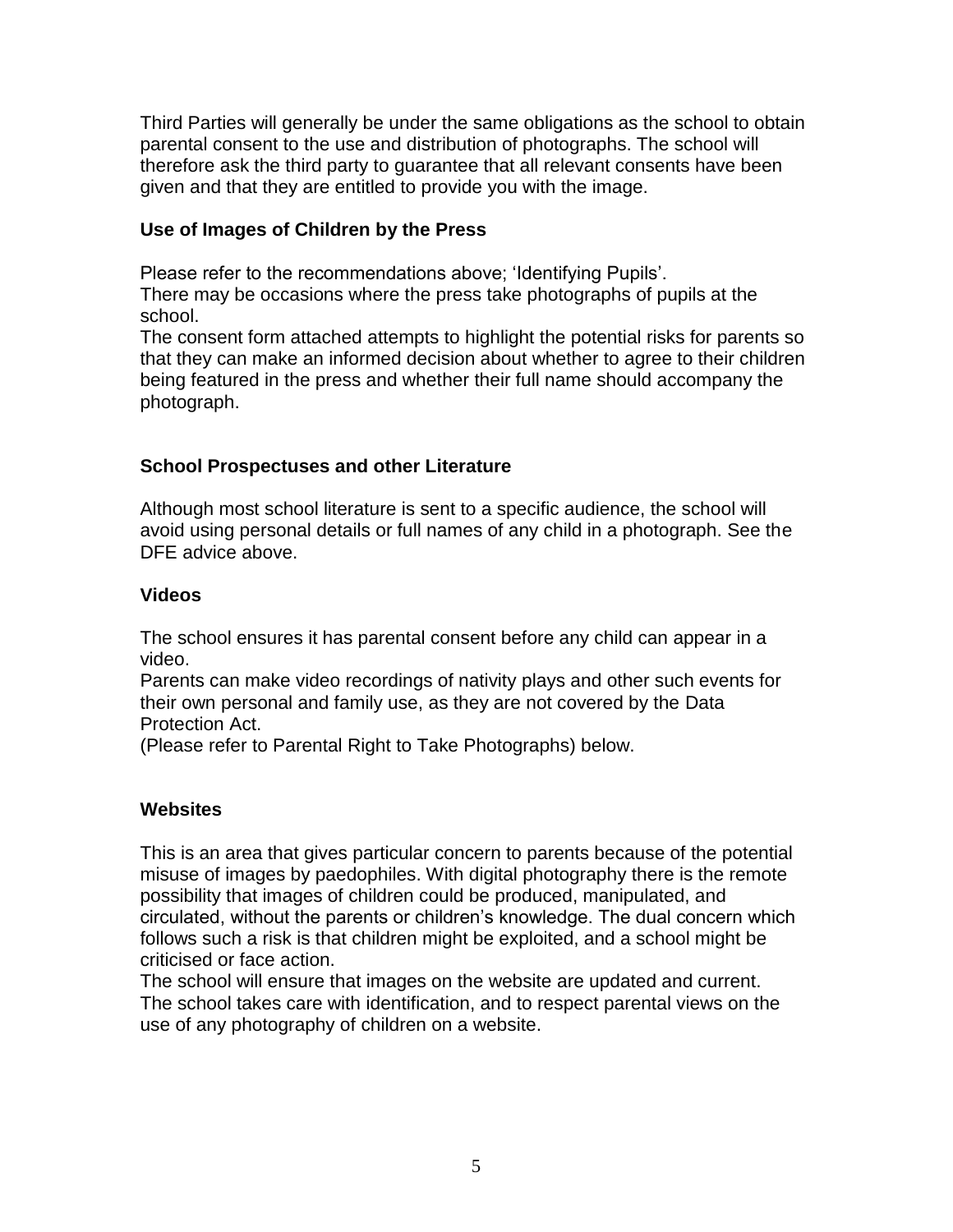#### **Parental right to take photographs**

Parents are not covered by the Data Protection Act 2018 if they are taking photographs or making a video recording for their own private use. The Act does not, therefore, stop parents from taking photographs or making video recordings at school events, such as nativity plays*.*

Parents are not permitted, however, to take photographs or to make a video recording for anything other than their own personal use. Recording and/or photographing other than for private use would require the consent of the other parents whose children may be captured on film. Without this consent the Data Protection Act 2018 would be breached. The consent form attached reminds parents of this fact.

Data Protection considerations aside, it is possible to consider banning all filming/ recording / photography of school productions, sports days etc. if we felt that this is appropriate. We believe, however, that many parents would consider it to be overcautious to impose such a ban and we would not, at this stage, recommend this course of action. Should we wish to impose any such ban we would take legal advice in order to ensure that the correct steps are taken, whilst acknowledging that such a ban would be difficult to enforce.

The important thing is to be sure that people with no connection with the school do not have any opportunity to film covertly. Staff are asked to quiz anyone they do not recognise who is using a camera or video recorder at events and productions.

#### **The Storage of Photographs**

Photographs will be maintained securely for authorised school use only, and disposed of either by return to the child, parents, or shredding as appropriate.

#### **Official School Photographs**

Schools will periodically invite an official photographer into school to take portraits/ photographs of individual children and/or class groups. When considering such an activity the school will undertake their own risk assessment in terms of the validity of the photographer/agency involved and establishing what checks/vetting has been undertaken. Procedures also ensure that levels of supervision are appropriate to safeguard the welfare of children at all times when visitors are present on the school site.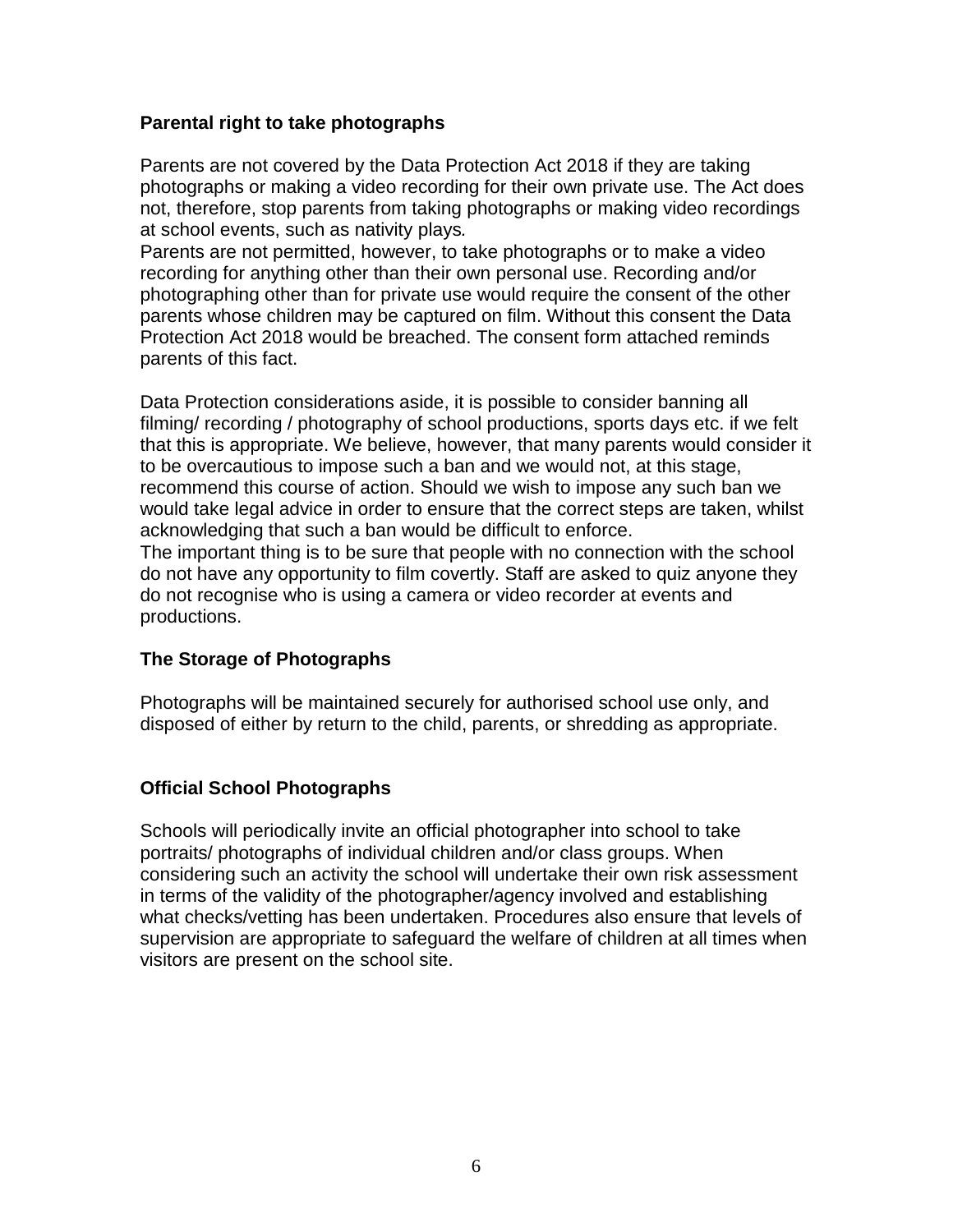#### **Useful Sources of Information**

'Keeping your child safe on the internet' publication by UK online and the Home Office www.wiseuptothenet.co.uk

The Information Commission website at www.dataprotection.gov.uk

Press Complaints Commission Code of Practice at www.pcc.org.uk/cop/cop.asp Internet Watch Foundation at [www.internetwatch.org.uk](http://www.internetwatch.org.uk/)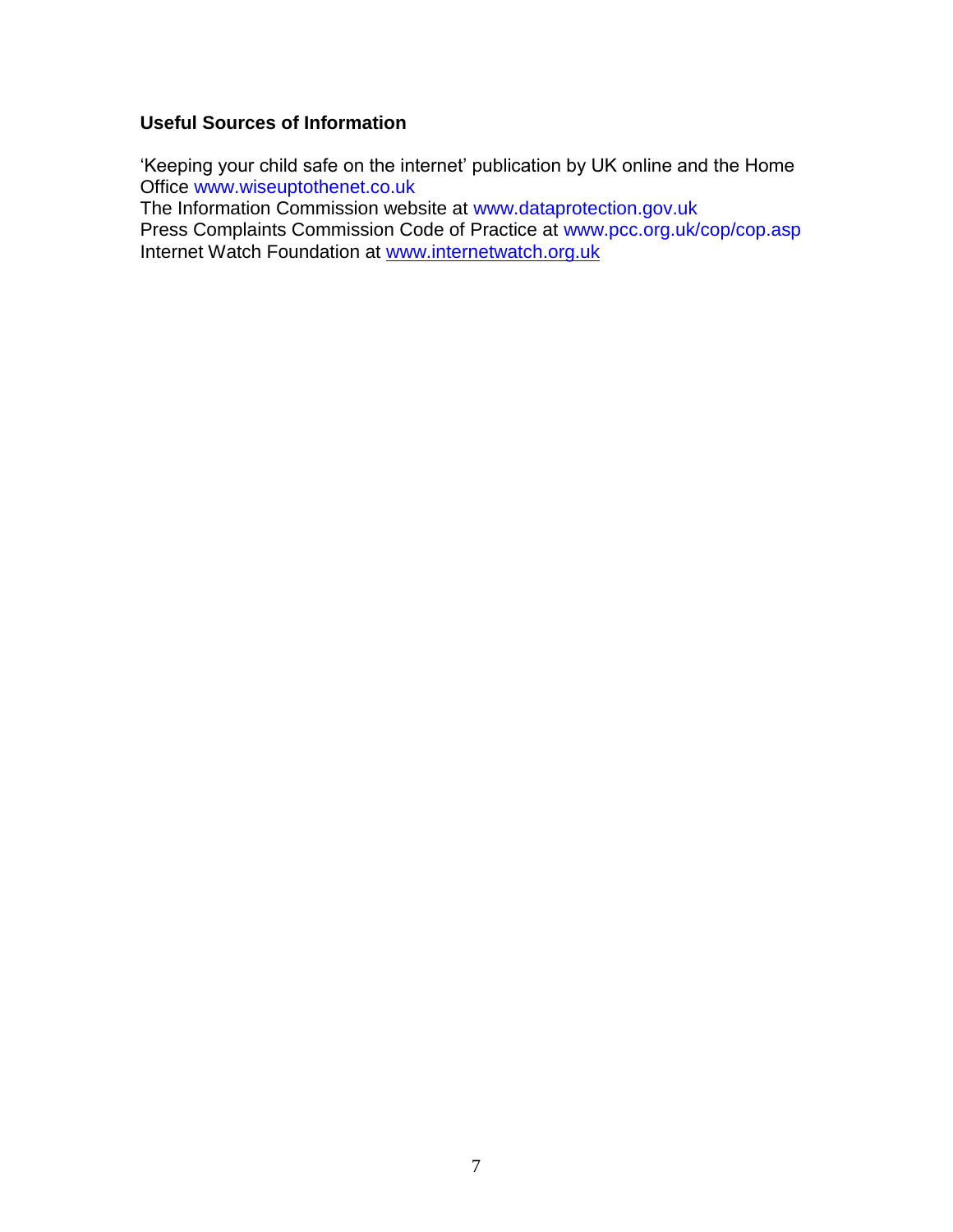## **Photographic Consent Form for Use by Lowton West Primary School**



| <b>Name of Child:</b> |  |
|-----------------------|--|
| Class:                |  |

Occasionally, we may take photographs of the children at our school. We may use these images in our school's prospectus or in other printed publications that we produce, as well as on our website. We may also make video or webcam recordings for school-to-school conferences, monitoring or other educational use.

From time to time, our school may be visited by the media who will take photographs or film footage of a visiting dignitary or other high profile event. Pupils will often appear in these images, which may appear in local or national newspapers, or on televised news programmes.

To comply with Data Protection Act 2018, we need your permission before we can photograph or make any recordings of your child. Please answer questions 1 to 10 below, then sign and date the form where shown.

#### *Please circle your answer or delete the text accordingly (if completing electronically) to confirm your choices in the table below.*

| 1. May we use your child's photograph (unidentified) in the school                                                                                                                                                                                              | Yes / No |
|-----------------------------------------------------------------------------------------------------------------------------------------------------------------------------------------------------------------------------------------------------------------|----------|
| prospectus and other printed publications that we produce for promotional                                                                                                                                                                                       |          |
| purposes (eg banners, posters, newsletters)?                                                                                                                                                                                                                    |          |
| 2. May we use your child's image (unidentified) on our website?                                                                                                                                                                                                 | Yes / No |
| 3. May we use, if selected, your child's work on our website?                                                                                                                                                                                                   | Yes / No |
| 4. May we record your child's image (unidentified) on video or webcam?                                                                                                                                                                                          | Yes / No |
| 5. I give permission for images of my child to be published in local<br>magazines and press photographs (unidentified).                                                                                                                                         | Yes / No |
| 5B Do you consent to your child's image and full name being published with<br>a press photograph?                                                                                                                                                               | Yes/No   |
| 6. May we photograph your child for curricular and/ or assessment purposes<br>(workbooks/ school trips/ display boards)?                                                                                                                                        | Yes / No |
| 7. Do you consent to your child having their individual photograph/class<br>photograph taken by a photographer chosen by school (the third party we<br>currently have a GDPR agreement with is K & S Roake).                                                    | Yes / No |
| 8. I give consent for my child's image to be used by third parties (eg.<br>Golborne High School, Wigan Athletic) for their own promotional materials<br>and marketing:<br>Newsletters / brochures / flyers<br><b>Prospectus</b><br>Website / Twitter / Facebook | Yes / No |